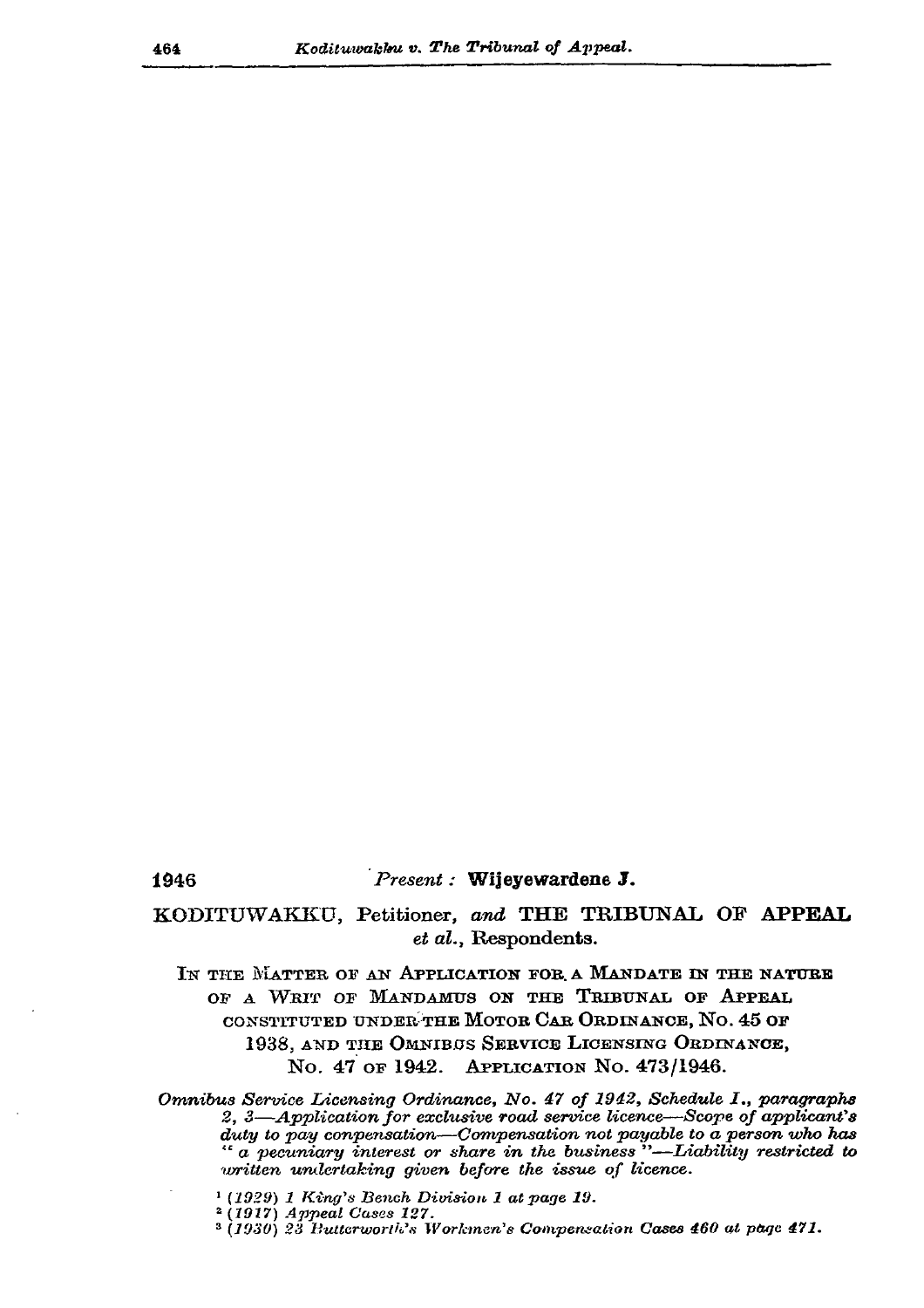A company which applied for an exclusive road service licence under<br>the Omnibus Service Licensing Ordinance, No. 47 of 1942, entered into<br>a written undertaking by which it agreed to pay compensation in terms<br>of paragraph 2 of two omnibuses, consented in writing to the issue of the licence and, further, undertook to take shares in the company to the value of his omnibuses and to transfer the omnibuses to the company.

Held, that  $K$  could not come under paragraph 2 (c) of the Schedule as a person who could claim the benefit of the written undertaking given by the company to pay compensation.

Held, further, that paragraph 2 (c) of the Schedule refers to a written undertaking in existence before the issue of the licence. Letters, therefore, writter by the company to K, after the issue of the licence, adopting liability to pay compensation could not be regarded as "written undertakings".

THIS was an application for a mandate in the nature of a writ of mandamus against the Tribunal of Appeal constituted under the Motor Car Ordinance, No. 45 of 1938, and the Omnibus Service Licensing Ordinance, No. 47 of 1942.

 $N. E. Weerasooria, K.C.$  (with him D. D. Athulathmudali), in support.

 $Cur.$   $adv.$   $mlt.$ 

October 16, 1946. WIJEYEWARDENE J.-

This is an application for a mandate in the nature of a Writ of Mandamus on the first respondent, the Tribunal of Appeal constituted under the Motor Car Ordinance, No. 45 of 1938, and the Omnibus Service Licensing Ordinance. No. 47 of 1942.

In his affidavit submitted to this Court, the petitioner stated-

- (a) that he was the owner of omnibuses B 2047 and X 7082 and that licences were issued to him to ply those vehicles for hire in 1942 along certain routes;
- (b) that the second respondent was an applicant for Exclusive Road Service Licences in respect of those routes for 1943;
- (c) that the petitioner consented to the Exclusive Road Service Licences being issued to the second respondent " in consideration of an undertaking (a certified copy of which marked "A" is filed) given by the second respondent".
- (d) that by certain letters of August and September, 1943, the second respondent "adopted his liability to pay compensation but disputed the quantity of compensation payable to him".
- (e) that he applied to the first respondent for an order directing the second respondent to pay to him as compensation "such amounts as the first respondent may fix " but the first respondent held that it had no jurisdiction to entertain that application.

Though the affidavit stated that the petitioner was filing with the affidavit a copy of "the application and the proceedings" before the Tribunal of Appeal, I found among the papers only an uncertified copy of an order made by Dr. P. E. Pieris as Chairman of the Tribunal of Appeal. In the course of the argument before me the Counsel for the petitioner referred to an agreement mentioned in that order. It was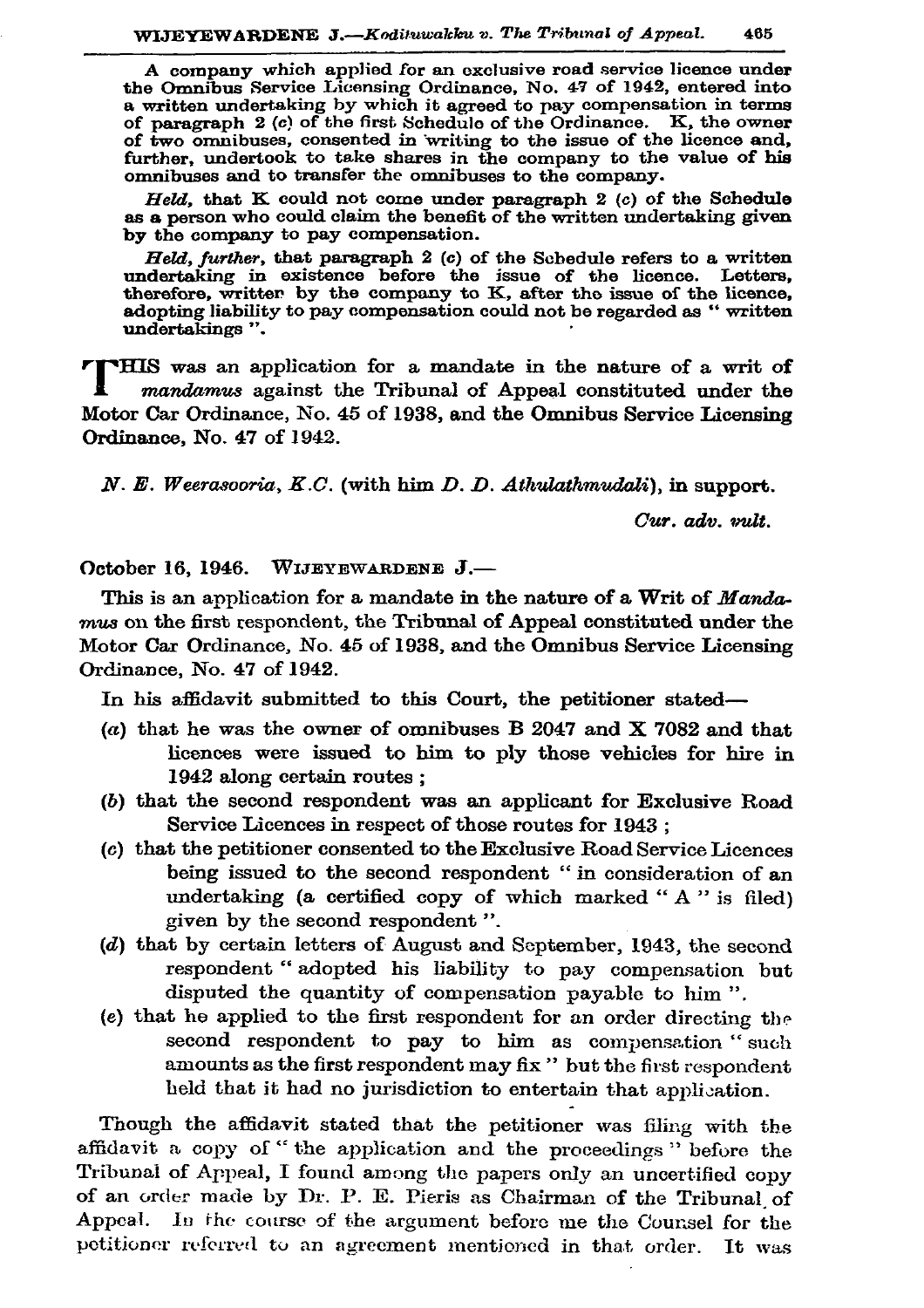found that no copy of that agreement, certified or uncertified, had been filed in this Court and on the special application of Counsel I gave him an opportunity to produce a certified copy of that agreement which I have marked "Z". That document "Z" reads-

"We, the undersigned, The Galle Motor Bus Company, Limited, do hereby in terms of section 2c of the First Schedule of Ordinance No. 47 of 1942, undertake and agree to pay as compensation to every person possessing an Omnibus Licence on our Bus Routes who do not consent to join the said Company".

Section 18 of the Omnibus Service Licensing Ordinance makes the special provisions in the First Schedule to the Ordinance applicable to the issue of Road Service Licences. Paragraph 2 of that Schedule states that no Road Service Licence shall be issued upon an application (other than an application under paragraph  $1 (1)$  ) unless the Commissioner is  $satisfied:$ 

- (a) "that the applicant has paid compensation to every person who being for the time being the holder of a licence under the Motor Car Ordinance, No. 45 of 1938, authorising the use of an omnibus ... has no pecuniary interest or share in the business proposed to be carried on by the applicant under the road service licence; or
- (b) that every person referred to in sub-paragraph  $(a)$  has given his written consent to the issue of the road service licence to the applicant; or
- (c) that the applicant has entered into a written undertaking by which he agrees to pay as compensation to every person referred to in  $sub-paragraph$  (a), to whom he has not already paid compensation or who has not consented to the issue of the licence to the applicant, such amount as may be determined by a Tribunal of Appeal constituted under the Motor Car Ordinance, No. 45 of 1938".

Now "undertaking" A referred to in the petitioner's affidavit reads as follows :-

"I, H. B. K. Kodituwakku of Baddegama, owner of Motor Omnibuses whose distinctive numbers are mentioned below, consent to the issue of the Exclusive Road Service Licence to the above Company, in terms of section 2 (b) of the First Schedule of Ordinance No. 47 of 1942. I undertake to take shares in the above Company to the value of my omnibuses mentioned below. And to transfer the said onmibuses to the said Company.

| <b>B</b> 2047 | H. B. Kodituwakku.  |
|---------------|---------------------|
| X 7082        | December 26, 1942". |

That document shows clearly that the petitioner was a person having " a pecuniary interest or a share in the business" (vide paragraph  $2(a)$ of Schedule) and had also consented in writing to the issue of the licence. He did not, therefore, come under paragraph  $2$  (c) of the Schedule as a person who could claim the benefit of a written undertaking like "Z" made by the applicant to pay compensation.